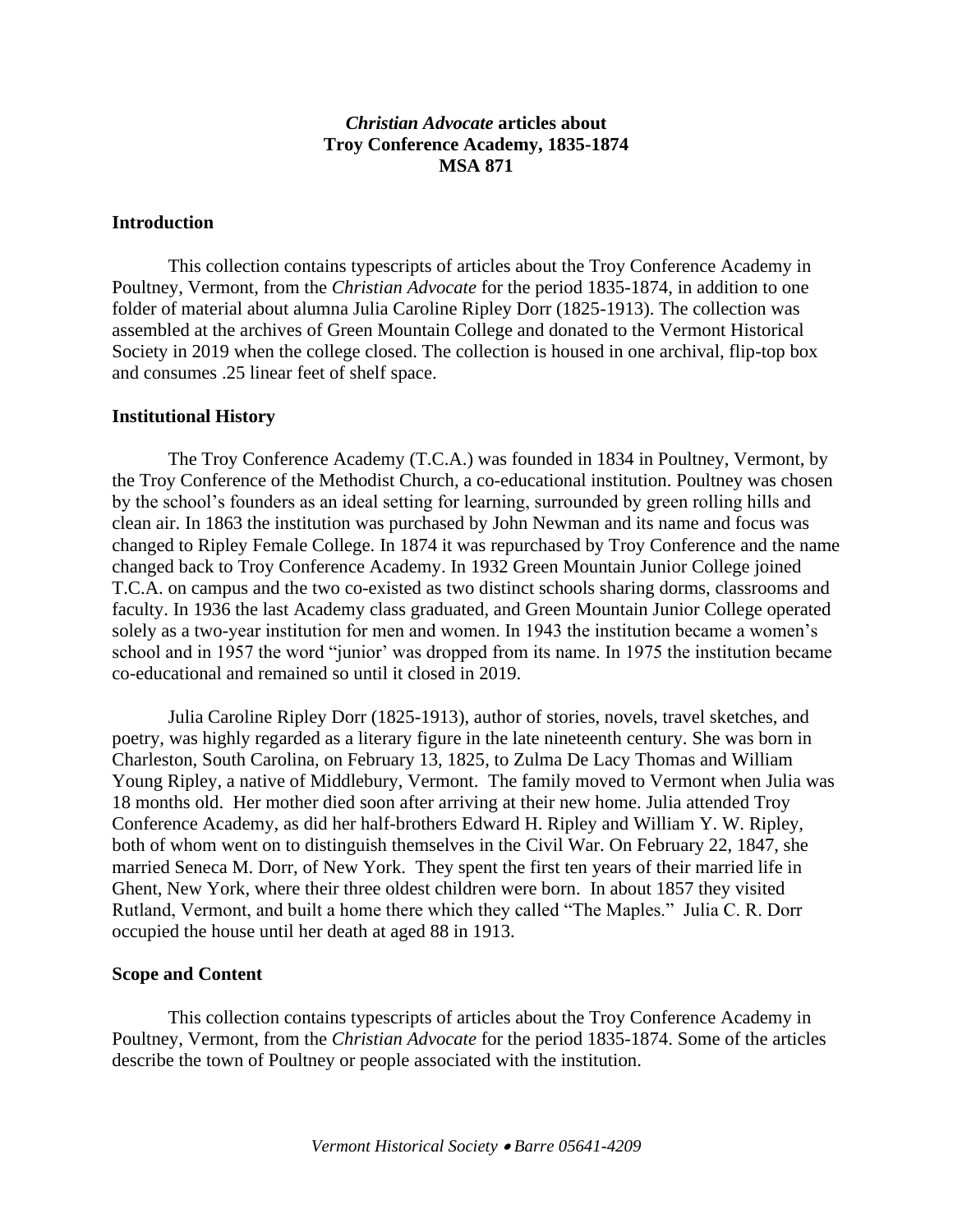In addition, the collection includes one folder of material about T.C.A. alumna Julia Caroline Ripley Dorr (1825-1913), who attended the school in 1842-1843. The folder contains a typescript of memories written by "Tante Julia" (J.C.R.D.), a 1975 calendar published by the Rutland Historical Society featuring photographs of the Dorrs' home "The Maples," an issue of the *Rutland Historical Society Quarterly* (vol. 4, no. 3, summer 1974) featuring J.C.R.D., photocopies of six articles about Dorr, a letter from Robert G. Steele offering to sell Green Mountain College an autograph of Julia C.R. Dorr, and a note card indicating the dates that J.C.R.D. attended T.C.A. and her daughter Zulma Delacy Dorr Steele attended Ripley Female Academy.

# **Related Collections**

The collections of the Leahy Library of the Vermont Historical Society also include a small collection of clippings and photographs about the Ripley Female Academy (MSA 876- 877) and yearbooks from Green Mountain College, 1936-2001 (378.743 G824p).

There is correspondence between J.C.R.D. and Sarah Salome Clement in the Charlotte Clement Ripley Correspondence collection (Doc 519). Books written by J.C.R.D., and other manuscript collections, will be found listed in the library's online catalog.

### **Inventory**

| MSA 871:01 | September 11, 1835                                          |
|------------|-------------------------------------------------------------|
| :02        | September 18, $1835 - July 14$ , 1837 (various dates)       |
| :03        | July 29, 1836                                               |
| :04        | August 18, 25, October 6 & November 17, 1837                |
| :05        | November 24, 1837 & February 16, 1838                       |
| :06        | March 2, 15, - May 4, 1938                                  |
| :07        | August 3. & August 24, 1838                                 |
| :08        | December 28, 1838 - April 19, July 12, 1839                 |
| :09        | August 2, November 22, 1839 - March 27, & April 10, 1840    |
| :10        | May 1, & July 31, 1840 - February 3, March 3, April 7, 1841 |
| :11        | June 23, 1841                                               |
|            | :12 July 7, & July 14, & August 4, 1841                     |
| :13        | October 20, 1841 & January 5, & February 9, 1842            |
| :14        | March 30, 1842                                              |
| :15        | April 16, 1842                                              |
| :16        | April 20, 1842                                              |
| :17        | May 4, 1842                                                 |
| :18        | June 15, July 20, 1842                                      |
| :19        | July 25, & November 2, & December 28, 1842                  |
| :20        | January 4, 1843                                             |
| :21        | March 29, 1843                                              |
| :22        | July 26, & October 25, & November 29, 1843                  |
| :23        | October 4, 1843                                             |
| :24        | December 6, 1843                                            |